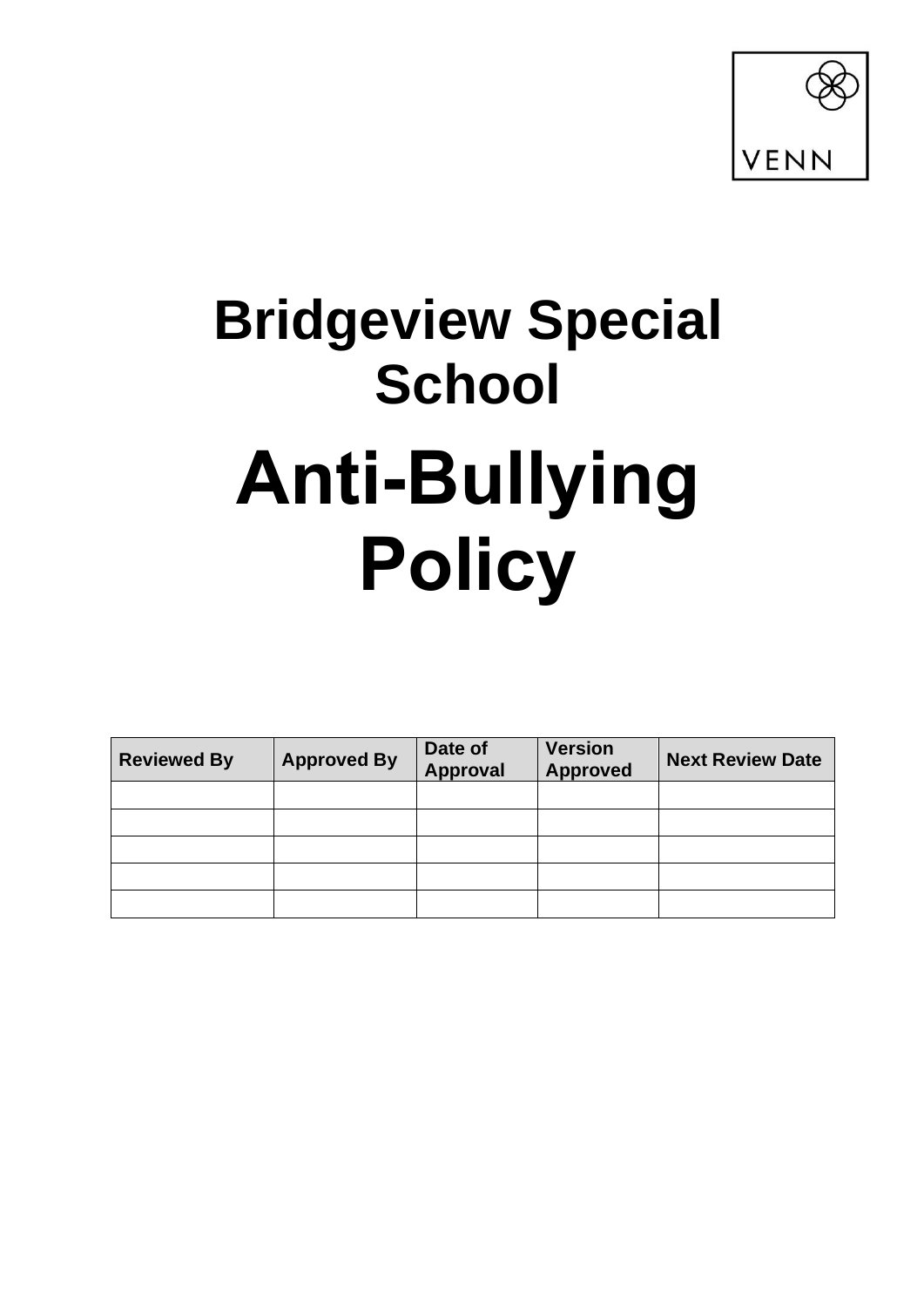**Bridgeview school is a setting for children with social, emotional and behavioural difficulties. Engaging, protecting and teaching our pupils must be the starting point for all policies. This policy must be read in conjunction with our Safeguarding Policy and the Behaviour Policy.**

## **1 Introduction**

- 1.1 It is a government requirement that all schools have an anti-bullying policy.
- 1.2 We define bullying as behaviour by an individual or group, repeated over time, that intentionally hurts another individual or group either physically or emotionally. They might include the following forms:
	- physical
	- verbal (including cyber bullying)
	- relational (e.g. controlling relationships)
	- social exclusion

The kinds of bullying might discriminate against:

- race
- religion
- culture
- SEN or disabilities
- appearance or health conditions
- family and home circumstances
- sexuality
- sex
- gender

Bullying could be perpetrated by an adult or a child and, equally, a victim of bullying could be an adult or a child. Each incident is viewed as serious and will be dealt with as such.

1.3 Our Anti-Bullying Policy, along with our other policies eg, PHSE, Safeguarding, Behaviour, is framed by our values and ethos; a core element of which is to keep children safe.

# **2 Aims and objectives**

- 2.1 Bullying is wrong and damages individuals' emotional wellbeing and mental health. We therefore do all we can to prevent it, by developing a service ethos in which bullying is regarded as unacceptable.
- 2.2 We aim, as a service, to produce a safe and secure environment where all can learn without anxiety, and measures are in place to reduce the likelihood of bullying.
- 2.3 All of the children with whom we work have been excluded from the mainstream of society due to their behaviour being socially unacceptable. It is our role to champion their right to inclusion.
- 2.4 This policy aims to produce a consistent service response to any bullying incidents that may occur.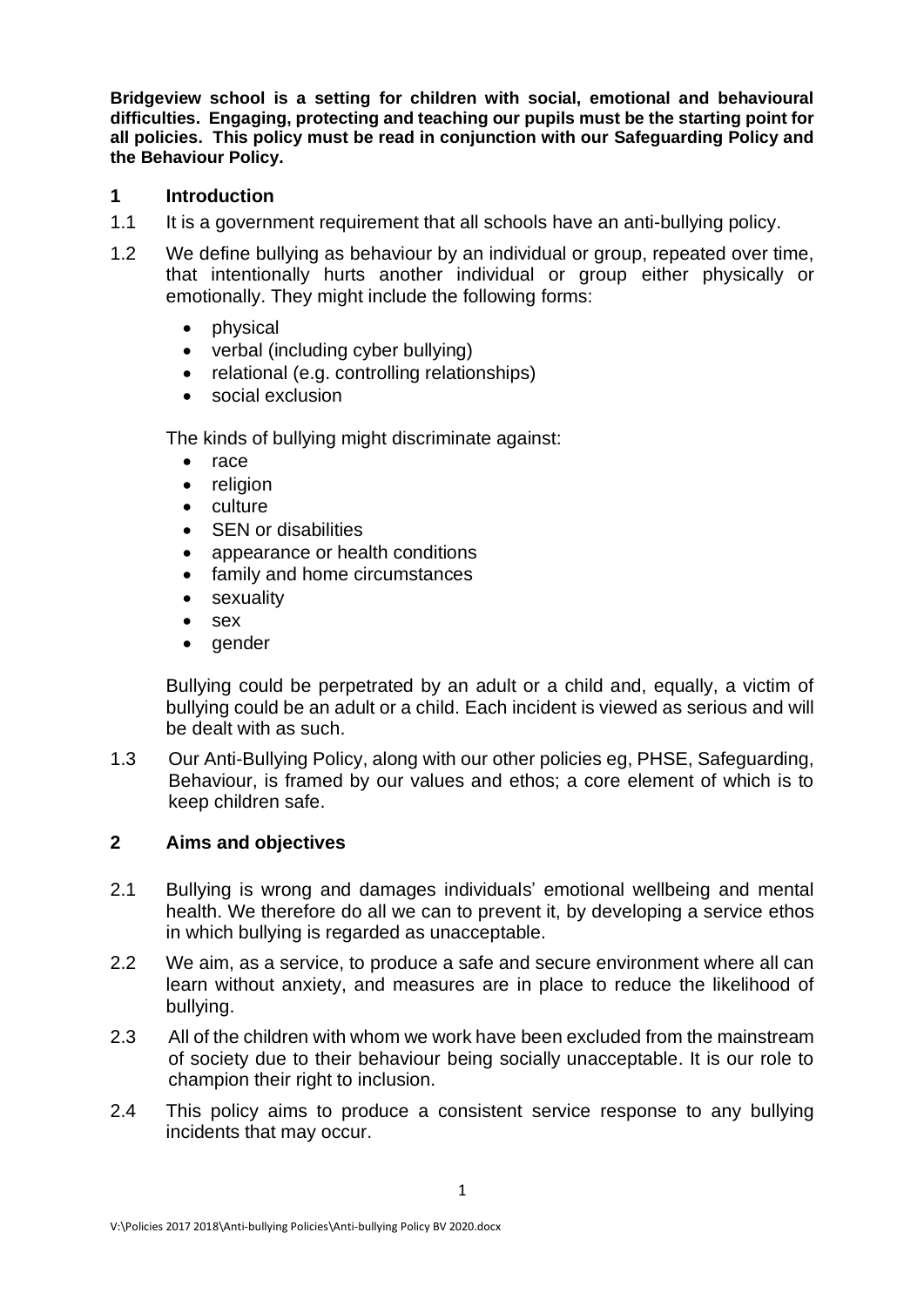2.5 We aim to make all those connected with the service aware of our opposition to bullying, and we make clear each person's responsibilities with regard to the eradication of bullying in our classrooms.

# **3 The role of the governing body**

- 3.1 The governing body is responsible for the Anti-Bullying Policy, and for ensuring that it is regularly monitored and reviewed. The governing body will:
	- support the Head of School and the staff in the implementation of this policy
	- be fully informed on matters concerning anti-bullying
	- regularly monitor incident reports and actions taken to be aware of the effectiveness of this policy
	- appoint a member of the governing body to have a specific responsibility for monitoring bullying incidents in the school

# **4 The role of the Head of School**

- 4.1 The Head of School is responsible for implementing the Anti-Bullying Policy and under the Education and Inspections Action 2006 for:
	- "determining measures on the behaviour and discipline that form the school's behaviour policy---"
	- "encouraging good behaviour and respect for others on part of pupils and, in particular, preventing all forms of bullying among pupils"

It is a statutory responsibility for schools to record all bullying incidents. Where bullying outside of school site or hours is reported to school staff, it should also be investigated and acted on.

The Head of School will ensure that:

- bullying behaviour is addressed in the behaviour and discipline policy
- bullying is addressed as an issue in the curriculum
- all staff receive training that addresses bullying behaviour
- the governing body is regularly provided with information regarding issues concerning behaviour management including bullying
- a senior staff member is appointed to be responsible for the monitoring of the policy and anti-bullying strategies.

# **5 The role of the teacher and support staff**

- 5.1 All the staff in our service take all forms of bullying seriously, and seek to prevent it from taking place.
- 5.2 If a child complains of being bullied or if a member of staff is concerned that bullying is taking place, then the parents/carers of the victim(s) and the perpetrator(s) will be informed.
- 5.3 If staff witness an act of bullying, they will either investigate it themselves or refer it to the Senior Leadership Team. Teachers, Support Staff and the Personal Development Mentors do all they can to support the child who is being bullied.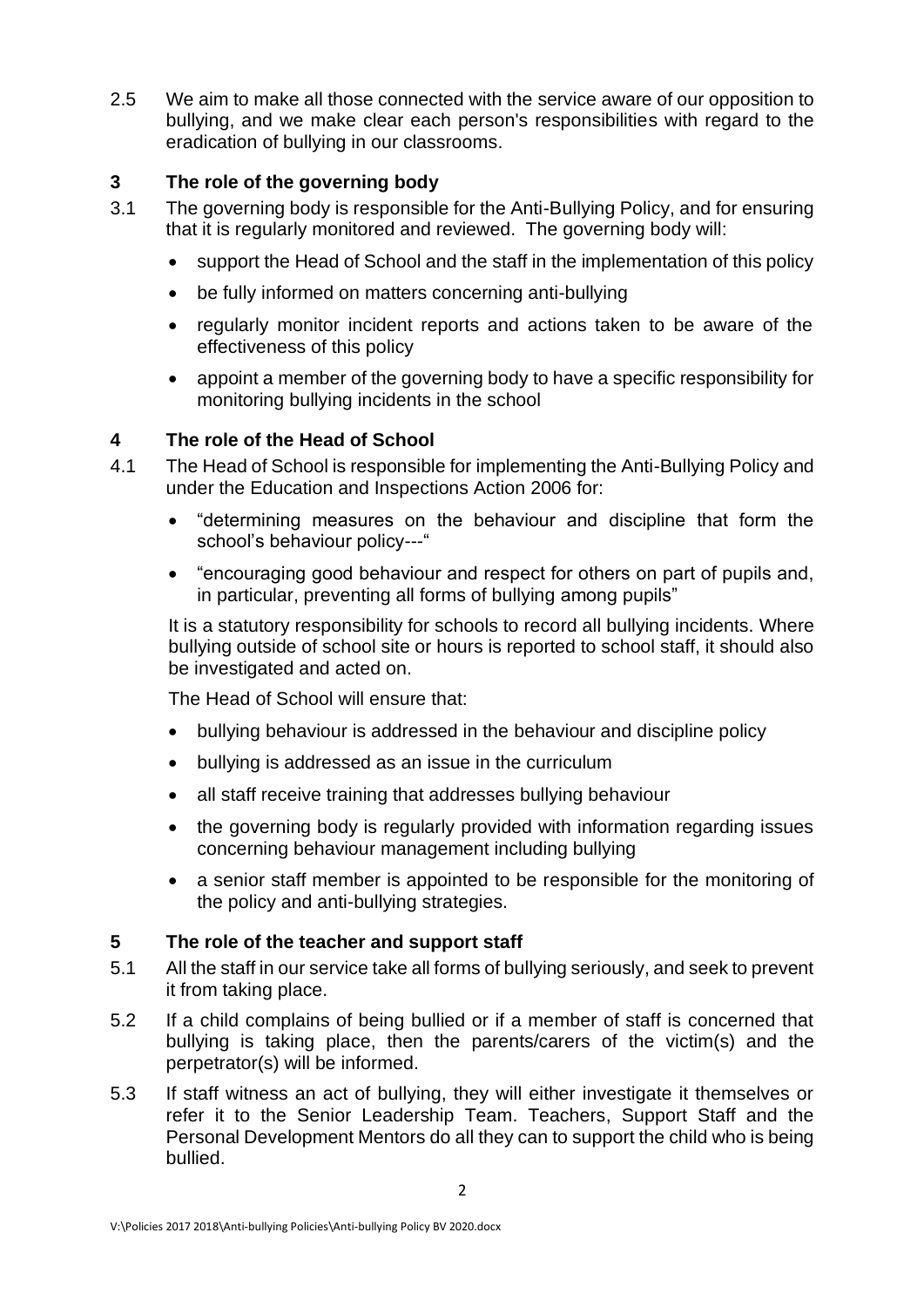- 5.4 Any incidents of bullying are recorded on an Anti-Bullying Log (Appendix 1). Three copies of the Anti-Bullying Log are produced. A copy is placed in the red file of the victim and of the perpetrator. The third copy is given to the Assistant Head with responsibility for Behaviour and Personal Development (Tom Havercroft), who will maintain an ongoing chronology of incidents and responses. This allows for monitoring of patterns or trends.
- 5.5 In the first instance our school behaviour policy and graded sanctions might be employed. It is essential that responses to bullying are differentiated according to the form and severity of the bullying. Each incident is dealt with on a caseby-case basis, with our whole understanding of each child informing our response.
- 5.6 When bullying has taken place, staff will deal with the issue immediately. This might also involve counselling and support for the victim, and consequence for the perpetrator. The perpetrator will explore their actions, and if necessary adults will explain to them why their action was wrong and how they should change their behaviour in future. If a child is involved in bullying repeatedly, we then invite the child's parents/carers in to discuss the situation. In more extreme cases, where assaults have been committed, the police may be contacted. We ensure that all parties involved are satisfied that a fair and just resolution has been reached. Children must feel safe as well as being safe.
- 5.7 Depending on the nature of the incident and the bullying history of the pupils involved, a variety of strategies may be utilised to respond to a bullying incident. These include:
	- class panel meeting
	- parent meeting
	- 1:1 conflict resolution
	- positive debrief with a member of staff
	- involvement of external agencies, e.g Social Care
- 5.8 Staff use a range of methods to help prevent bullying and to establish a climate of trust and respect for all. They use drama, role-play, stories etc., within the curriculum to help pupils understand the feelings of bullied children, and to practise the restraint required to avoid lapsing into bullying behaviour. Assembly is used to praise, reward and celebrate the success of all children, and thus to help create a positive atmosphere. Activities throughout Anti-Bullying week is followed to ensure the children receive the same opportunities as children in mainstream schools to build a school culture of respect, equality and compassion for their fellow pupils. Friendship groups are used to teach pupils the skills required to build and then maintain friendships in school, and support them to understand the benefits of kindness.
- 5.9 The Behaviour Policy outlines the responses to all inappropriate behaviour, words and actions which, if unaddressed, can lead to bullying. By dealing with low-level behaviours early on the staff can divert minor incidents from escalating into bullying and a more serious response or consequence. Pupils know the expectations for their behaviour, and issues are dealt with consistently and fairly.
- 5.10 Information regarding bullying is discussed at daily staff debrief, during which appropriate strategies and approaches are suggested and revised. All members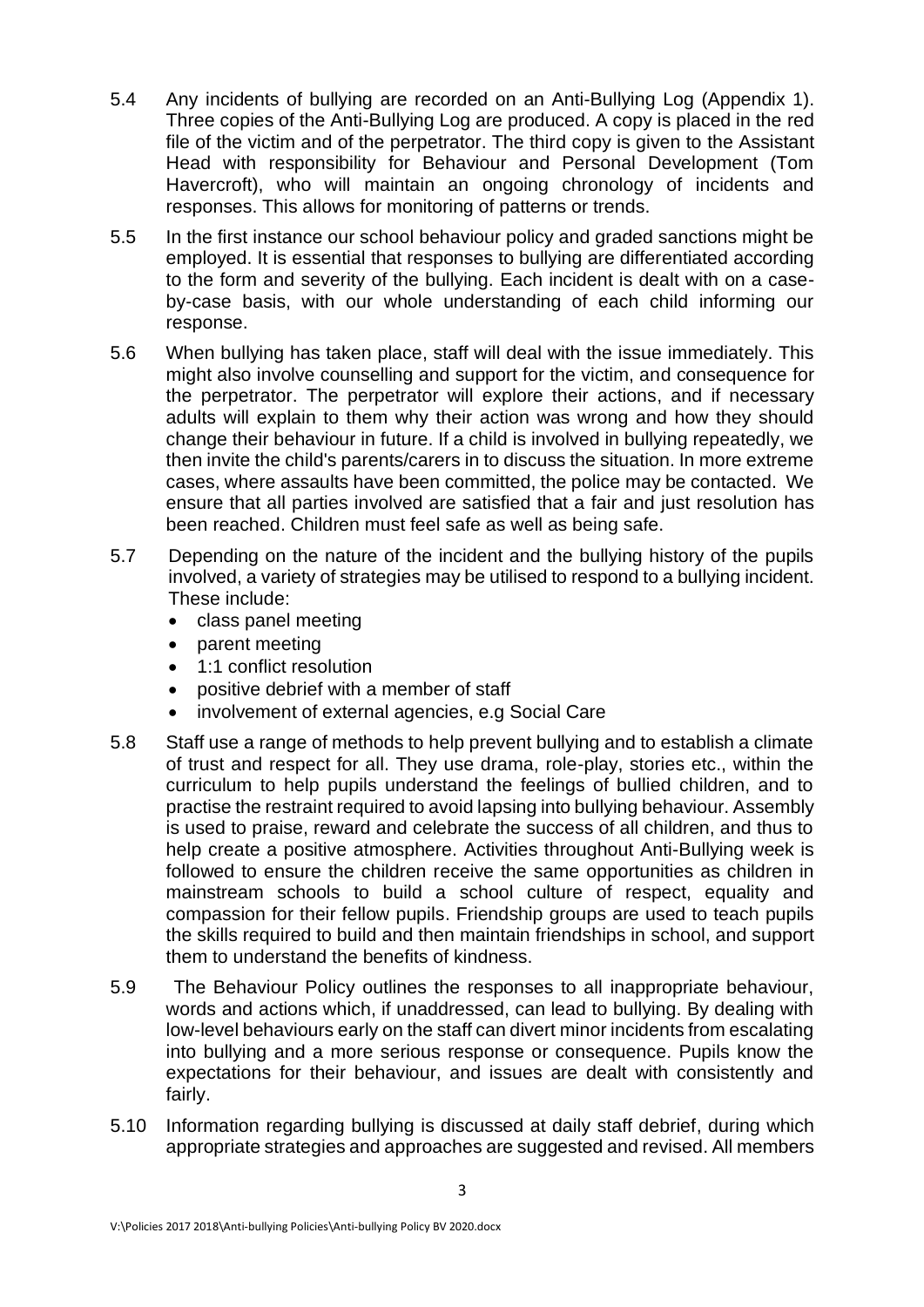of staff routinely attend training, which equips them to identify bullying and to follow the policy and procedures with regard to behaviour management.

# **6 The role of parent**

- 6.1 We expect that parents/carers will:
	- understand and engage in everything that is done to make sure their child enjoys and is safe at school and that they will support us in helping us meet our aims. We want them to feel confident that everything is being done to make sure their child is happy and safe at school.
	- keep informed about and be fully involved in any aspect of their child's behaviour
	- contact the school immediately they know or suspect that their child is being bullied, even if their child has asked for "secrecy" and work in partnership with the school to bring an end to the bullying
	- contact the school immediately if they know or suspect that their child is bullying another pupil
	- share any suspicions they have that bullying is taking place even when it does not directly involve their child

When a parent/carer has concerns relating to bullying they should contact the school and speak to the Head of School or a member of the Senior Leadership Team.

# **7 The role of pupils**

7.1 Without the support of our pupils we will not be able to prevent bullying. That is why our pupils will be consulted and will participate in the development, monitoring and review of Anti-Bullying Policy and strategies. We want our pupils to feel confident that everything is being done to make school a safe and secure environment for them to achieve and learn.

We want our pupils to feel that they are supported in reporting incidents of bullying and reassured that action regarding bullying will take place.

We expect that pupils will:

- review the Anti-Bullying Policy and show an understanding of its contents;
- engage in conversations and learning about bullying and accepting people's differences;
- treat all others with kindness and respect, not bully anyone else, nor encourage and support bullying by others;
- tell an adult if they are being bullied, usually either a member of staff or parent; and
- act to prevent and stop bullying, usually this is through telling an adult if they know or suspect that someone else is being bullied.

Pupils must recognise that being a "bystander" does not support the victim, and understand how their silence supports bullying and makes them in part responsible for what happens to the victim of bullying.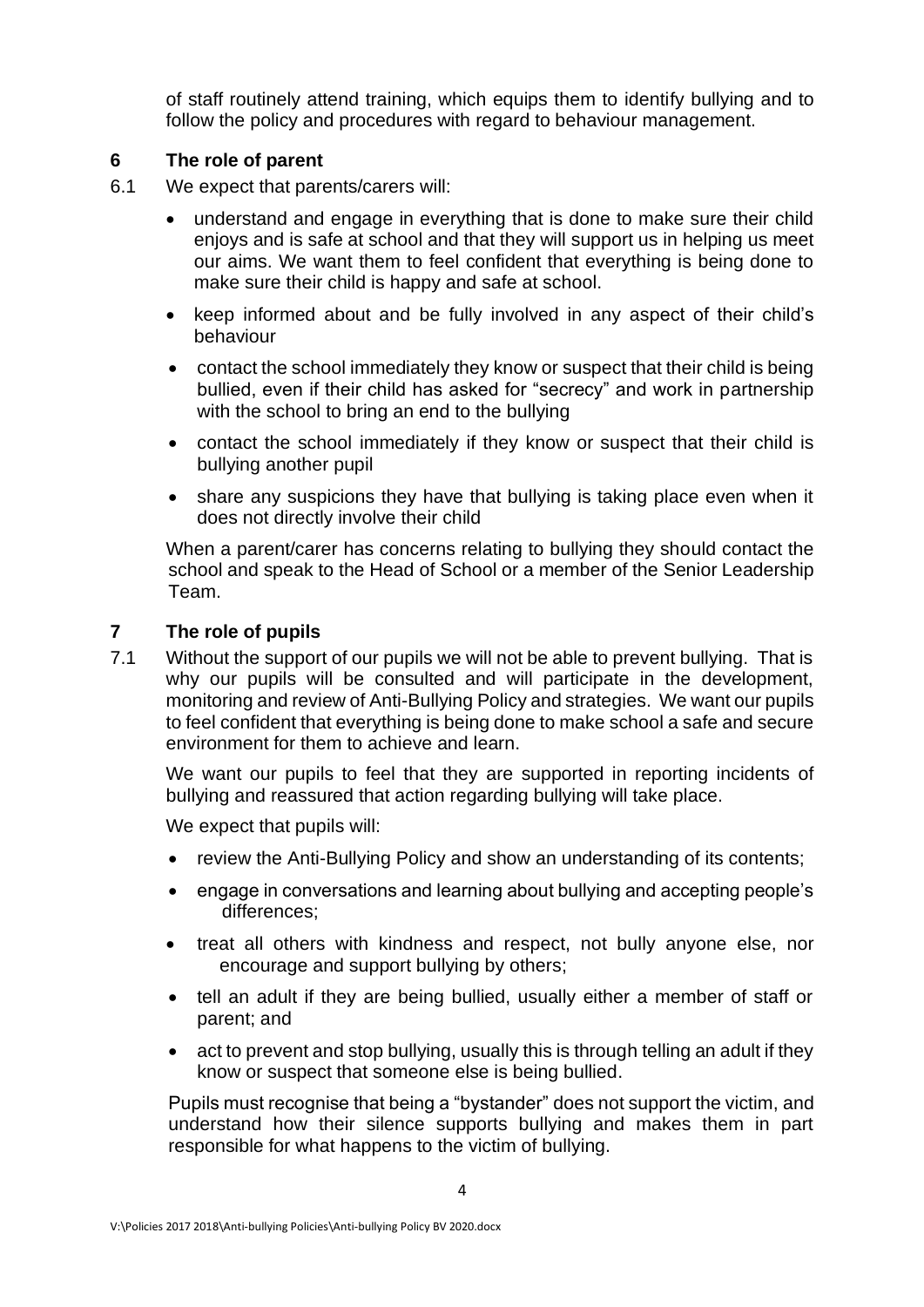#### **8 Monitoring and review**

- 8.1 This policy is monitored on an ongoing basis by the Assistant Head with responsibility for Behaviour and Personal Development, who reports on request about the effectiveness of the policy.
- 8.2 The overall effectiveness of the bullying policy will be subject to consideration in daily staff debrief, staff meetings, SLT meetings, management committee meetings, assemblies and class discussions
- 8.3 Records of bullying incidents are kept by the Assistant Head with responsibility for Behaviour and Personal Development, who will record and evaluate incidents and monitor patterns and trends. Statistics about racist bullying are collated by the LA.
- 8.4 This policy will be reviewed at least every two years.

#### **Responsibility: Tom Havercroft**

- **Reviewed:** February 2020
- **Next review date:** February 2022